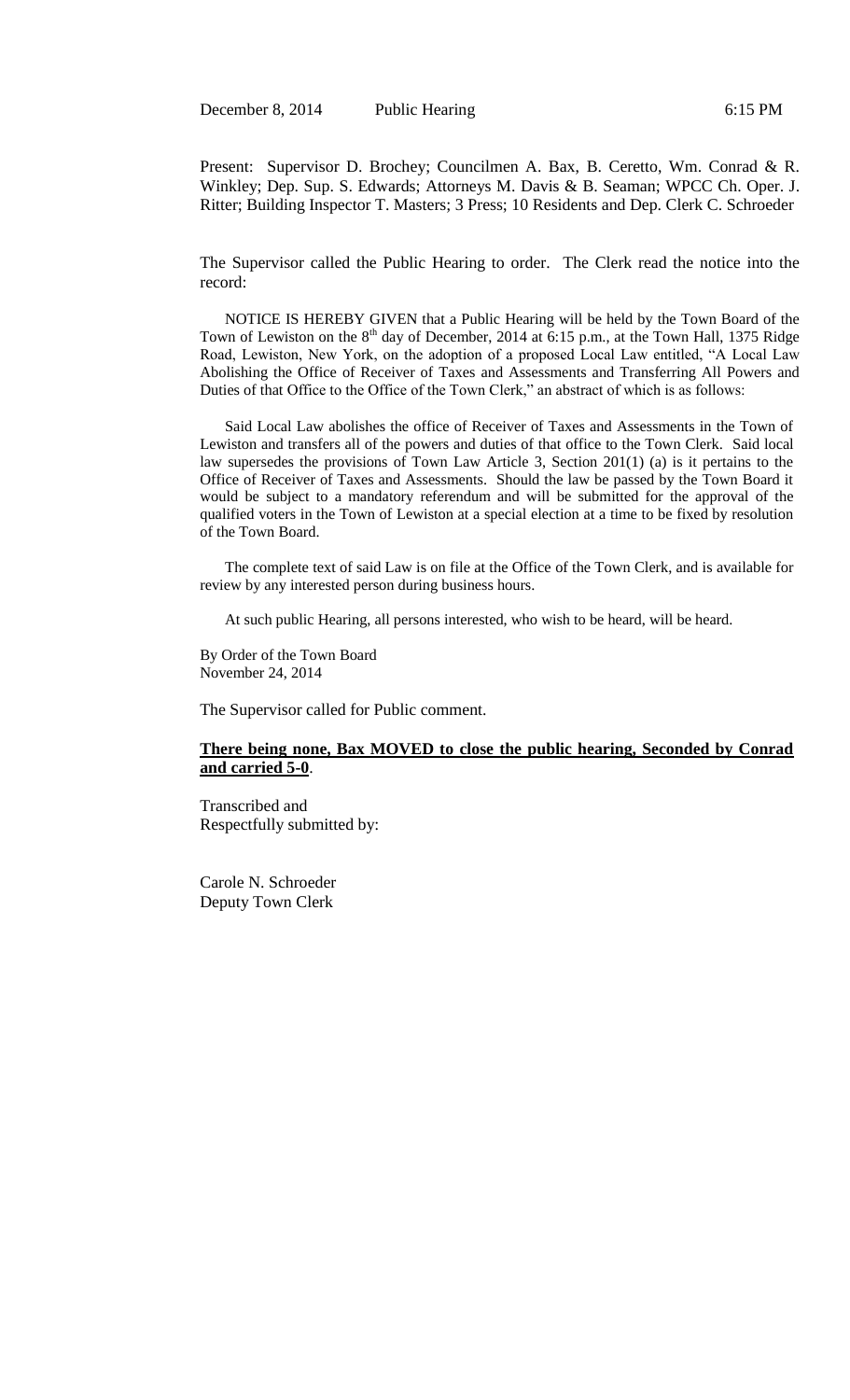December 8, 2014 Worksession 6:30 PM

Present: Supervisor D. Brochey; Councilmen A. Bax, B. Ceretto, Wm. Conrad & R. Winkley; Dep. Sup. S. Edwards; Eng. R. Lannon; Attorneys M. Davis & B. Seaman; Hwy. Supt. D. Janese; WPCC Ch. Oper. J. Ritter; Sargent F. Previte; Building Inspector T. Masters; 3 Press; 10 Residents and Dep. Clerk C. Schroeder

The Supervisor call the worksession to order, followed by the Pledge of Allegiance.

### AGENDA

Brochey said he had a legal issue for executive session re contractual matters. Bax asked to remove the Street Lighting for Oak Run Ph. 3 and the Resolution for the Microturbine Project for the WPCC.

**Conrad MOVED to approve the agenda, as amended. Seconded by Bax and carried 5-0**.

LOCAL LAW #6 – ABOLISHING THE OFFICE OF RECEIVER OF TAXES

### **Bax MOVED to approve the adoption of Local Law #6, 2014 abolishing the office of Receiver of Taxes & Assessments. Seconded Conrad**.

The Clerk polled the Board:

Councilman Bax – Aye Councilwoman Ceretto – Aye Councilman Conrad – Aye Councilman Winkley – Aye Supervisor Brochey – Aye

**Motion carried 5-0**.

**Bax MOVED that Local Law #6, 2014, abolishing the office of Receiver of Taxes, be set for referendum at a date to be determined by the Town Board, upon consultation with the Town Clerk. Seconded by Winkley and carried 5-0.**

# ABSTRACT

**Bax MOVED to approve the Regular Abstract of Claims Numbered 3587 to 3835 and recommended payment in the amount of \$271,668.93, plus a post audit of \$1,068,255.56. Seconded by Winkley and carried 5-0**.

#### DOMINIC MASSARO – LEGACY DRIVE

Mr. Massaro thanked the Board for the opportunity to speak. He is here, along with his partner Lisa Keating, of LMK Development in an attempt to work on the issue of a fee schedule with the Building Department on their approved development at Legacy Drive.

Massaro said they have approvals for two buildings currently under construction and two that have been completed at Legacy @ Lewiston. We also have approval for apartment complexes which they are planning to build. We have a pending loan with a bank that requires us to produce a bonafide building permit which Mr. Masters is prepared to do.

The only issue we have is concerning the fee schedule, Massaro said. I was prepared to make remarks on the basis that certain infrastructure and other related fees that Mr. Masters brought to my attention previously should not be applicable to our project only on the basis of the fact that under our Planned Unit Development (PUD), we already previously provided all the infrastructure that we've turned over to the Town, as part of our development agreement. I've come to find out in researching the information from what we have done previously that we had previously paid for those particular fees. I don't want to backtrack from what we've done before. I just want to ask the Board's consideration for an accommodation for those fees based upon on where they are now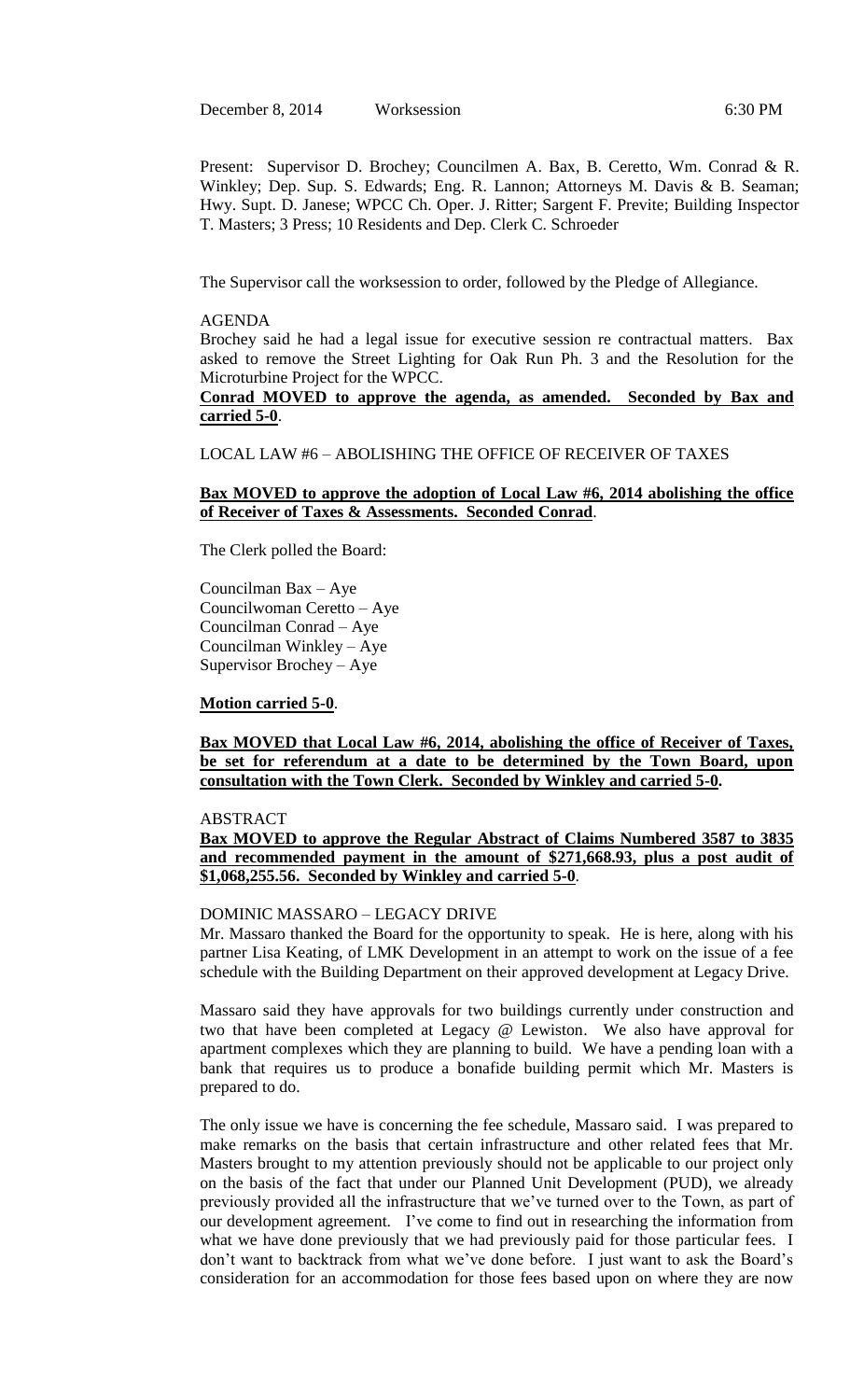versus when the project was originally approved several years ago. So, on that basis, the fee schedule according to Mr. Masters today for a 16-unit apartment building absent the building permit fee of \$2,100 which I am prepared to pay. The sewer and infrastructure fees however total almost \$11,000 per building. On a 5-unit apartment building, the Town is asking us to contribute in excess of \$50,000 for the privilege of connecting into the infrastructure that we have previously provided, tested out and is operating successfully. All I'm asking today for the Town Board's consideration is that the fee schedule that we provided before we initially paid \$4,175 per building in lieu of \$10,500 per building. I'm just asking that, because the project was approved during that time period and the economics of our project were brought about during that prior time schedule, that all the money and effort done to resurrect that project to date, that we be afforded the opportunity and ability to pay the schedule based on what it was before. In researching what we have done prior, it appears that we did pay those fees before. I do not wish to backtrack to what we did before. I think it would be fair and equitable on the part of the Town to review us in that particular way. We're not trying to get out of the fees. We would like to have the same schedule that we paid before with the higher building permit cost, which I have no problem paying. We have been working with Mr. Masters. He has reviewed the updated apartment drawings for the project to be in compliance with NYS & Town Building Codes. That process is ongoing. He and I have been interacting daily. We're working those details out along with our architect and consultant. With that, I would just like to make that request of the Town Board. I would just like to be able to move forward with the fee schedule that was in place when the project was originally approved in 2008.

Conrad: As far as the apartment buildings, has anything changed or are they basically the same.

Massaro: The design is the same. All we've done is update the design to be in compliance with building codes at the present time.

Masters: The difference would be that the two that are built now are 8-unit condos. The plans in front of me now are 16-unit apartments. You have 16 dwelling units as opposed to 8 dwelling units. The fee is based on dwelling units.

Massaro: I did receive from the Building Inspector the information on how the fees were calculated. I'm just looking that, if possible, we could revert to the older fee schedules. It would be a help to us. It has a lot to do with the economics of the project. We've already gone more than 100% with the Town in trying to resurrect this project...

I have no problem paying the \$2,100 building permit fee tomorrow. That is all I need for my construction loan which I have a commitment that expires at the end of this month. I have to get an occupancy permit from Mr. Masters before I can occupy the building. It will take me 5 months to build the building. What we can do at that time, if it is acceptable to the Board and Mr. Masters, is we re-compute together the old fee from what we had based upon the new apartment of 16-units to see what that net difference is from what you want to charge us versus what we feel the old rate would be. If we could pay that at the time of occupancy permit issuance. There would be no infrasturture cost to the Town until the buildings are occupied anyway. What is does is allow me to get my construction started and it would allow the Town Attorneys to review the situation. It's a solution to the issues at hand.

Brochey: Are you paid up in full with everything up to this point?

Massaro: Yes.

Masters: Recreation fees have not been paid.

Massaro: Recreation fees have been handled already by separate correspondence from my attorney that I'm aware of.

Masters: The last correspondence I saw was from Ryan Smith to your attorney but there was no resolution.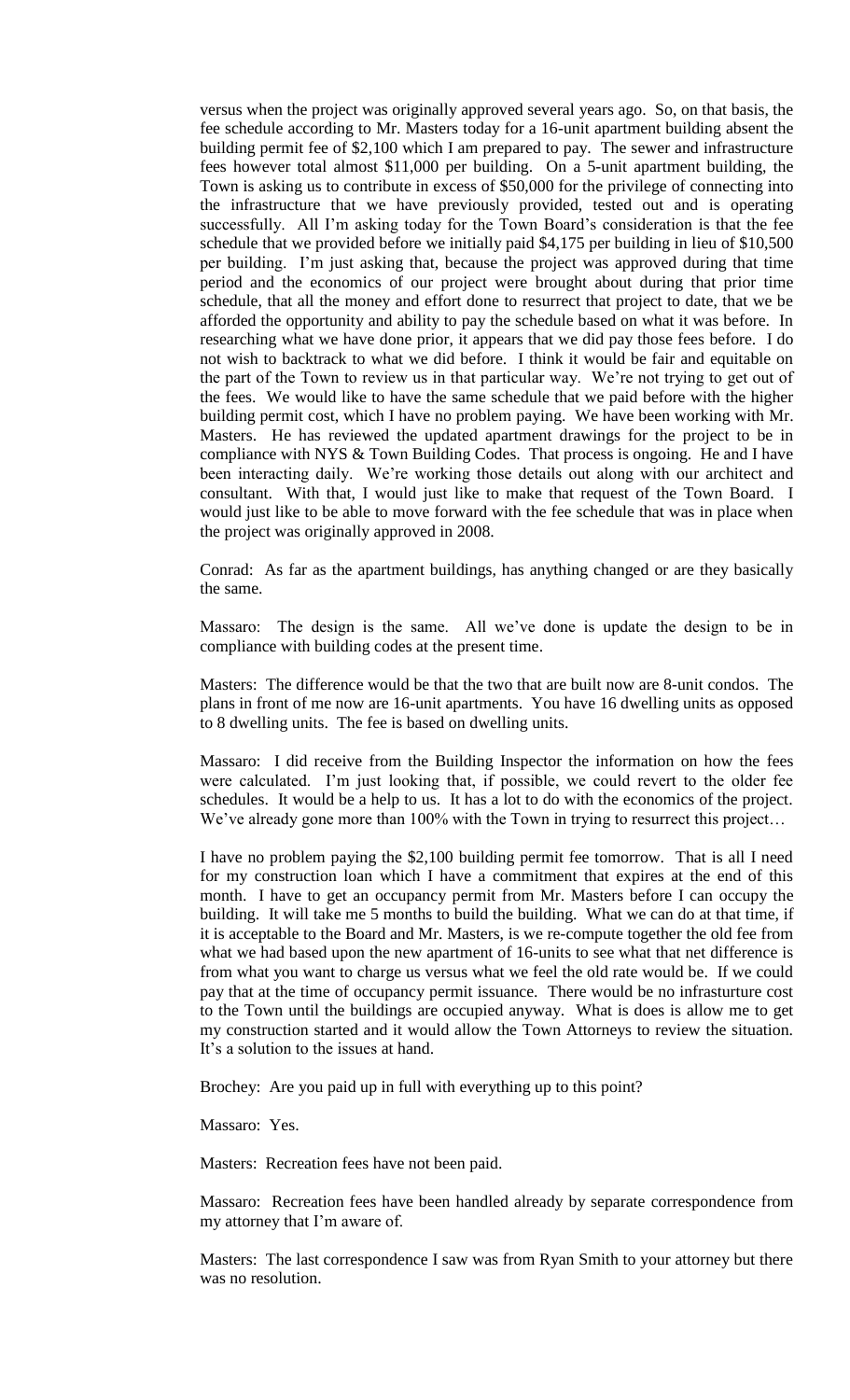Seaman: It has not been resolved.

Massaro: I think there was an issue with the interpretation of the Town Code over lots, buildings, units. There was an extrapolation. I will leave that for you folks to work out. Basically, we've paid everything to date.

Winkley: I can understand his deadlines and if it's not going to cause any problems...

Masters: As long as the fees are paid before the occupancy permit.

Massaro: The compromise I suggest allows me to close my construction loan, allows us to build the buildings and keep the project active. You have the option at the time I make application for the occupancy permit to take whatever action you wish… We will either come to some resolution with the attorneys or basically, I'm going to have to capitulate and pay it all. You're charging me over \$100,000 for the ten buildings that I want to build, two of which are built already to connect into an infrastructure system that I provided and turned over to the Town at our cost – in excess of \$1,000,000. It is what it is. If that's the cost of doing business than that's the cost of doing business. I'm suggesting that it is lesser in other municipalities and it should be. It should be reduced.

Ritter: These fees haven't been to my knowledge updated since 1986. When I came on board here the last Supervisor and Finance Director said we have to raise these fees. They've gone to the Board a couple of different times until we decided in April 2014 what they were going to be. They are what they are.

## **Conrad MOVED to authorize the Building Inspector to grant the building permit with the understanding that there is still an issue to be resolved with the fees. Seconded by Winkley and carried 5-0**.

### SPECIAL USE PERMIT FOR BED & BREAKFAST

The Planning Board, on November 20, 2014 reviewed and approved a Special Use Permit request for Frank Garcia, 1488 Ridge Road, SBL# 102.02-2-33.2 for a Bed and Breakfast.

# **Winkley MOVED to schedule a Public Hearing for said Special Use Permit on Monday, December 22, 2014 beginning at 6:00 p.m., Seconded by Conrad and carried 5-0**.

### JDSP – SNOW PLOWING

Brochey said he would like to close the park road from Pletcher Road to Lower River Road for the winter, leaving an area opened up to where the toll booths once stood for cross country skiers. The Highway Supt. said he still has the barricades. He sees no problem closing it off. He would just like some compensation from the Park's Dept. to offset the cost for the salt when plowing. He would meet with the Parks Supt. to discuss this.

# WPCC – PURCHASE OF CAMERA

Jeff Ritter said the purchase of a long-range pipe inspection crawler camera system would have to be approved by the Niagara County Sewer District before going out to bid. The cost of the camera is estimated at \$80,000, Ritter said.

Seaman: Just so that the Board is aware of what they are talking about, Jeff wants to buy an expensive piece of equipment. The Sewer District, in the past, has allotted \$20,000 to the Town, each year. Jeff wants to use that allotment for the next several years to pay for this camera. The Sewer District has said that would work but they have not said that they would commit 2015, 2016 or 2017 monies to it. The Town would have to re-apply every year. There is a chance they won't. There is no guarantee that money is going to be available every year. If there is some reason it isn't available, the Town (Village, Town of Porter and Youngstown) is still on the hook to pay for this camera. Although they have expressed that they see why it wouldn't happen, they won't go on record saying "yes" they will commit the money. There is no guarantee they are going to have the money every year.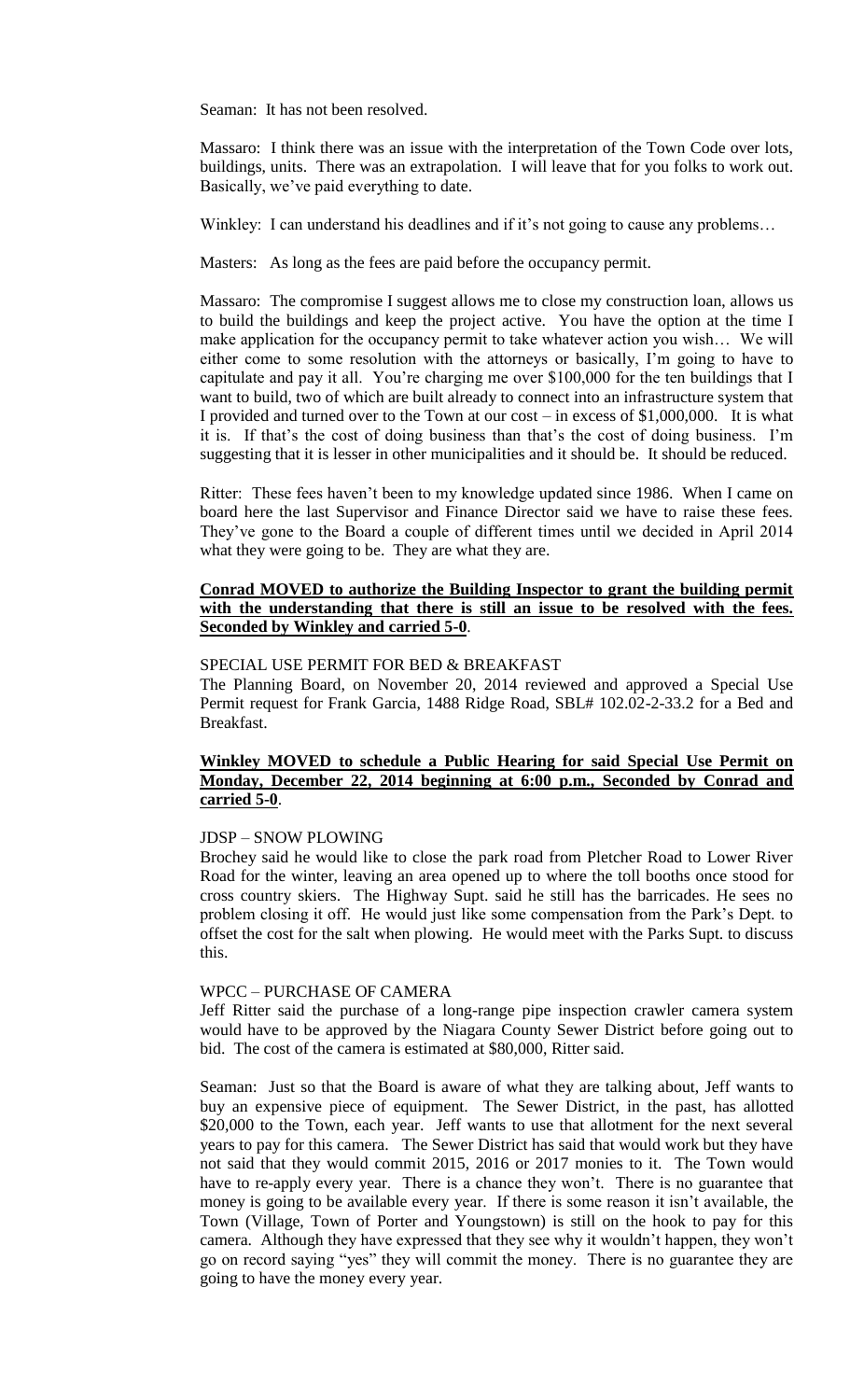Ritter said the purchase of the camera is exactly what the Sewer District is looking for. It is for the abatement of I & I and would help with a new program coming out called Capacity Management Operation & Maintenance (CMOM), a DEC mandated program for cleaning and videoing sewer lines to locate cracks or broken pipes and sources of infiltration

# COLONIAL VILLAGE PARK

Ceretto said that Lewiston Fire Co. #2 had new park playground equipment put in over the summer. Anything that could have been salvaged from the old equipment was removed from the grounds. What is left is plastic and junk. The President of the fire company has asked numerous times that this junk be removed and it has not. Ceretto is asking that the excess equipment be removed quickly.

Janese said he has better equipment to remove these items. He would take care of this as soon as he is able to.

#### DEPARTMENT HEAD CONCERNS

Bax said he has been approached by several department heads to be able to voice their concerns and issues they may have at a public forum. Bax said if they want to have their comments heard, they should come to a Town Board meeting. Bax asked to place an agenda item for Town Board meetings for department heads to get up and speak.

Bax said the department heads have read articles in the newspapers. They thought that some of the things that were published, intentionally or otherwise, were misleading and not fair to their departments. Bax said they should air this all out and make sure that everything is on the up-an-up and everyone has the ability to voice their opinions and then the Board can make a joint decision.

Ceretto asked if they wouldn't rather address their concerns at worksession. This is a public meeting also. I think the worksession would be better. Bax said he did not have a problem with this. He asked that the Clerk put this on the agenda as a normal reoccurring event. They will have two opportunities to speak if there is an issue.

## STREET LIGHT REQUEST, HEWITT DRIVE

Conrad said there had been a request for consideration of a street light at 1001 North Hewitt Drive. This request was forwarded to the Lighting Advisory Board for review. The Lighting Board responded that this location did not meet the criteria of the Code; however, they did respond that it was an area that could use a light for public safety concerns.

# **Conrad MOVED to direct the Town Engineer to contact National Grid regarding the installation of the Street Light in the vicinity of 1001 N. Hewitt Drive, Seconded by Bax and carried 5-0**.

The Highway Supt. said he had requested a street light at the entrance to the Highway Garage but has had no response to his request.

## **Bax MOVED to forward this request to the Lighting Committee, Seconded by Winkley and carried 5-0**.

#### NOTICE OF CLAIM, DAMAGE TO POOL

Brochey said a tree branch from the green space area fell on to a pool liner at 774 Michelle Court destroying the liner. The homeowner requested reimbursement for the cost of the liner. Brochey said insurance will not cover the claim because the liner is 15 years old. The homeowner is now requesting the Town pay the \$500 deductible for the liner.

Seaman said this could be done if the homeowner agrees to enter into an agreement settling any possible claim against the Town.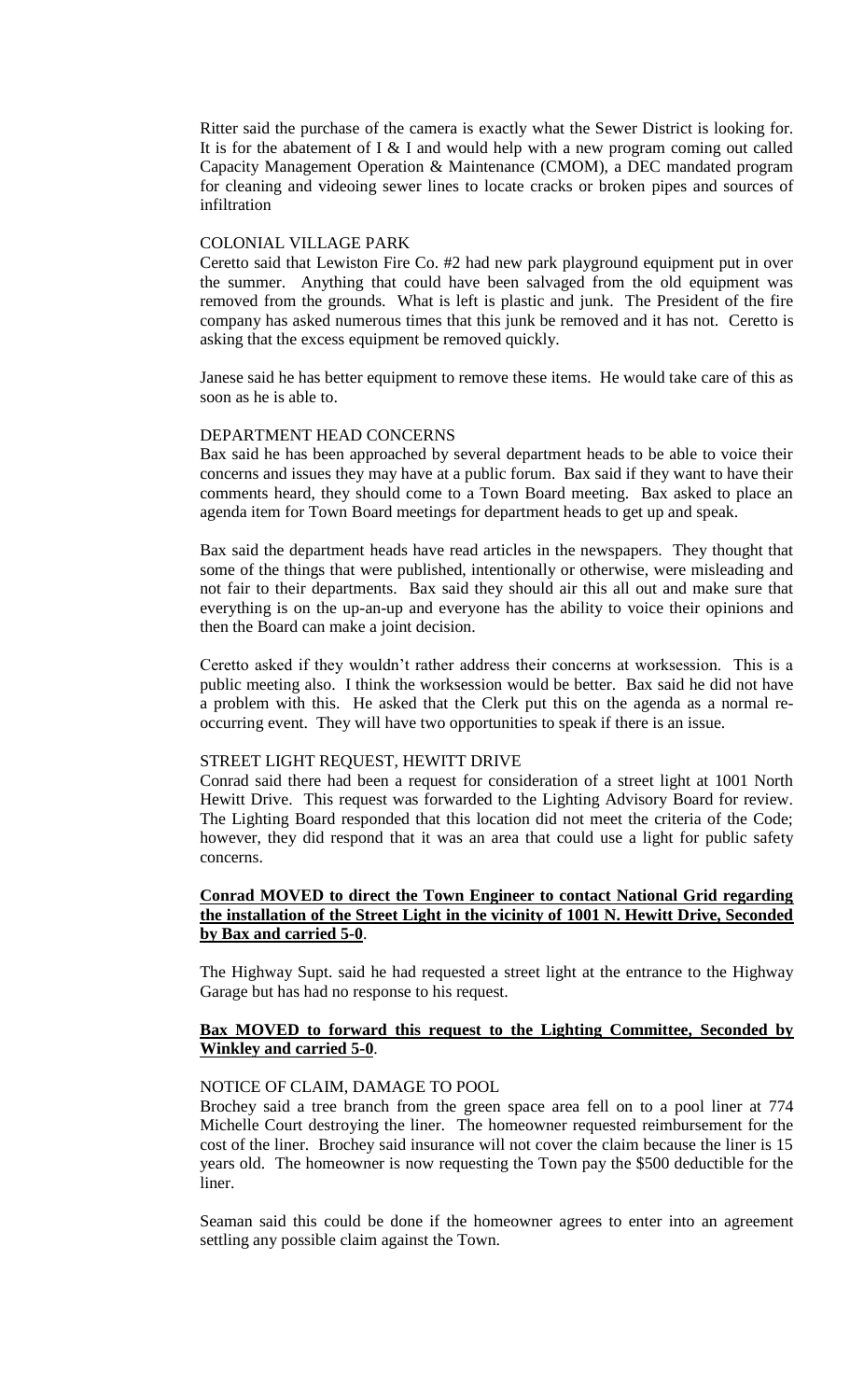# **Winkley MOVED to refer this claim to the Town Attorney, Seconded by Bax and carried 5-0**.

## SEWER REFUND CREDIT (POOLS)

This item was tabled due to the absence of the Finance Director.

### HIGHWAY DEPARTMENT ISSUES

Janese said he requested an estimate from Moley Magnetics for rebuilding the second Muckland Pump. Janese said the cost should not exceed \$25,000. Moley Magnetics estimated the cost coming in lower. Janese said he would like to have both pumps fully operational by spring.

Brochey asked to table this request until the Finance Director could respond to where the funds would come from.

At this time, Attorney Seaman said the Highway Supt. would have to obtain sealed bids for this project based on the current procurement policy. Seaman strongly suggested that the procurement policy be revised to coincide with General Municipal Law §103, which sets levels of \$35,000 for public work contracts and \$20,000 for purchases of goods and services. Those would be the limits for sealed bids. Seaman said he would prepare a new policy for adoption at the Reorganization Meeting.

Janese said he had been asked if he had any update relative to the drainage for Riverwalk. Lannon said he has been working on this. He had spoken to the Regional Engineer two weeks ago. He informed me that NYS Office of Parks will be issuing an easement to the Town governing the operation and maintenance of the storm sewer the Town would like to connect to. Prior to that, Lannon had asked if the Town could advance its project concurrent with any paperwork and he respectfully declined that request. We are awaiting an easement from NYS Parks that is coming out of Albany. I was told I would have that last Friday. I checked today and I have no update from State Parks as to when to expect that easement.

Lannon said they are also looking at advancing the demolition of four buildings on Joseph Davis Park property. These are currently within a temporary fenced in area.

# ABOLISH POSITION OF JR. ACCOUNTANT

The following Board action is required by Civil Service to reclassify Katelyn Allan to Police Department Account Clerk:

- 1) Abolish the position of Jr. Accountant, effective 12/31/14. **Winkley MOVED for approval. Seconded by Bax and carried 5-0**.
- 2) Appoint Katelyn Allan to Account Clerk for the Police Department, effective 01/01/15.

**Winkley MOVED for approval. Seconded by Bax and carried 5-0**.

# EXECUTIVE SESSION

**Winkley MOVED to enter into Executive Session regarding a legal issue and consultation with Town Attorneys re union negotiations and settlement of an invoice. Seconded by Conrad and carried 5-0**. Time 7:40 p.m.

\*Executive Session:

Present: Brochey, Bax, Ceretto, Conrad, Winkley, Edwards, Seaman, Davis

Issues Discussed:

- 1. Collective bargaining matter.
- 2. Pending litigation.
- 3. Settlement of potential litigation matters.

**Winkley MOVED to exit Executive Session and reconvene worksession. Seconded by Bax and carried 5-0**. Time: 8:20 p.m.